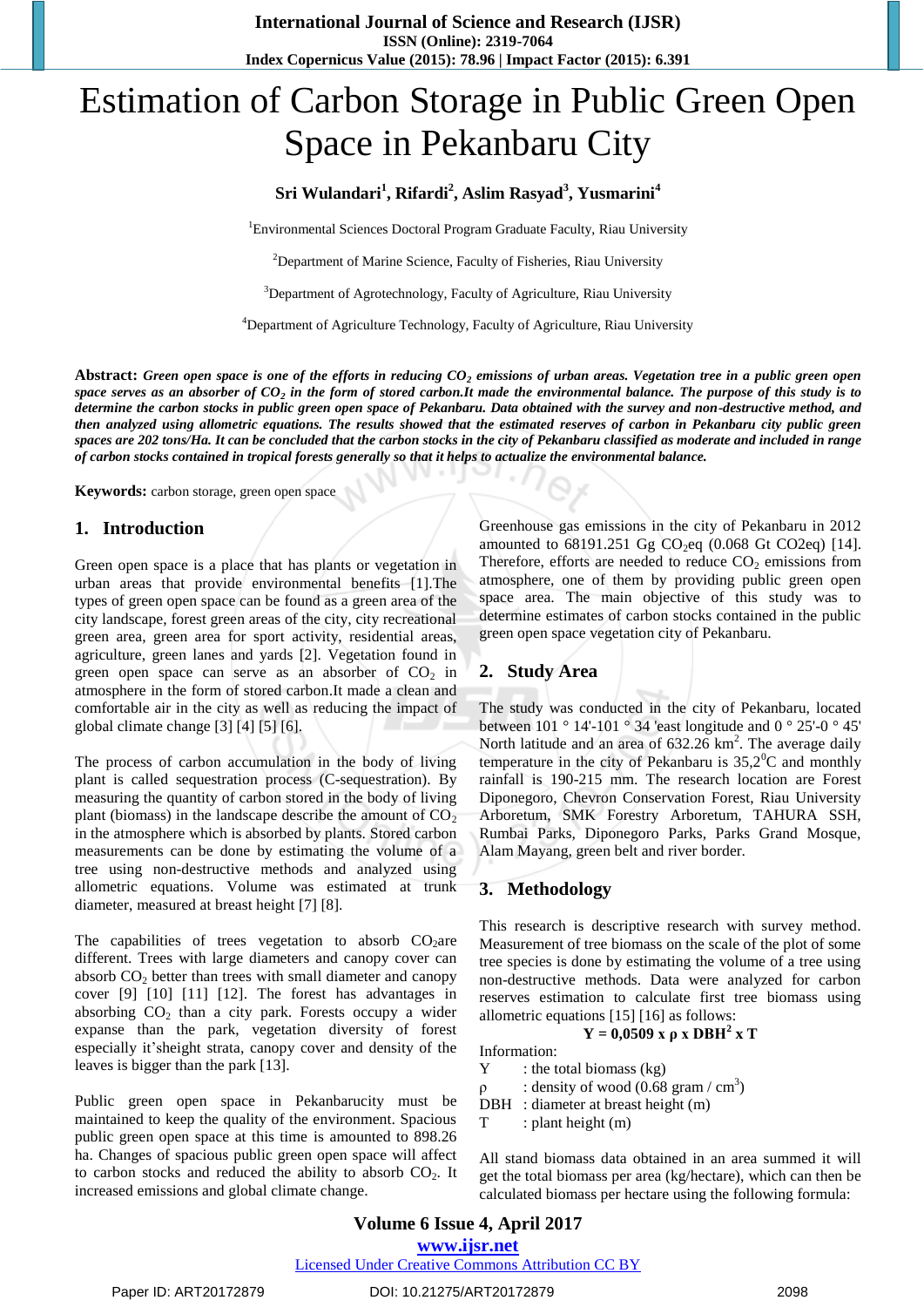**International Journal of Science and Research (IJSR) ISSN (Online): 2319-7064 Index Copernicus Value (2015): 78.96 | Impact Factor (2015): 6.391**

$$
W = \frac{\sum_{i=1}^{n} Wpi}{A} \times 10.000
$$

Information:

W : total tree biomass  $(t/ha)$ n : number of trees Wpi : tree biomass (ton) A : area  $(m^2)$ 

Carbon stocks (C-stock) are calculated by using an approach biomass, carbon dioxide is absorbed by plants through photosynthesis is stored in the form of biomass. Carbon stocks stored in the form of biomass can be determined by multiplying the biomass with carbon fractions of the biomass, which generally amounted to 0.50 [17] [18] [19]. **W x 0.5** 

$$
\mathbf{C} =
$$

Information: C : carbon stocks stored (tons / ha),<br>W : biomass (tons / ha).

 $:$  biomass (tons / ha),

0.5 : the proportion of carbon

#### **4. Result**

Based on the survey results, the composition of standing trees on public green open space consists of 49 families, 139 species and 17.474 individuals. Fabaceae is the dominant famili which consist of several types, including: *Adenanther pavonina, Archidendron pauciflorum, Dalbergia latifolia, Parasirianthes falcataria, Pterocarpus indicus, Samanea saman, Senna Seamea, Delonix regia, Leucaena leucocephala, Erythrina lithosperma, Caesalpinia pulcherrina, Bauhinia purpurea, Intsia bijuga, Sacara asoca, Tamarindus indica, Dialium indum, dan Koompasia malacensis.*

Family Fabaceae is a common type of vegetation grown in the forest area of the city, city parks and green belt. Selection of this type is based on several factors, among others, have characteristicwhich are easy to grow and have a good aesthetic value and can absorb pollutant elements (pollutants) derived from motor vehicle fumes [13].

Species which are found in large numbers are: *Swietenia mahagoni*4,520 individuals, *Pterocarpus indicus*2,386 individuals and *acaciamangium*1,134 individuals. *Swietenia mahagoni*is a species that is found in entire public green space, it indicates that this plant has a fairly wide distribution level and shows good ecological status in vegetation communities.

Carbon stocks were determined by measurement of tree biomass. Carbon stocks are 50% of the measured biomass of trees. The results of measurements of biomass and carbon stocks in public green open space in Pekanbaru city can be seen in Figure 1.





Carbon stocks in public green open space ranged from 0.89 to 96.52 ton/ha. The green belt shows the highest of carbon stock of 96.52 ton/ha compared with other public green open space. This is related to the large number of individuals so thatit increases the value of basal area and affecting carbon stocks.

In addition to stem diameter, numbers of individual trees also affect the increase in carbon stocks through increased biomass [7]. Total carbon stocks are found 202.00 tons / ha. Thistotal of carbon stock is already including the carbon stocks in tropical forests. According to Murdiyarso [20], the numbers of carbon stock in tropical forests ranged between 161-300 tons/ha. Forestry Research and Development Agency [21], states that secondary forest carbon stocks ranged between 171.8 to 249.1 tons/ha. The results of the study from Japan International Cooperation Agency (JICA) [22], state that carbon storage in tropical forests of Asia is varying between 40-250 tons C / ha.

The huge numbers of average carbon stocks in vegetation are caused bythe dominant stands of tree which has varying diameters. The average oftress diameterscontributes to the amount of carbon stocks in stand of trees.

Carbon stock in a system of land use is influenced by the type of vegetation.Species that have a high value wood density, will have higher biomass when compared to land that has low wood density value [7]. The biomass will increase until a certain age (the increase in diameter is a reflection of increased age) and then increasingof biomass will decreaseuntilhalt in productivity (dead) [23].

The types of artificially planted vegetation or grow naturally in the forest demonstrate its ability to store carbon stocks in public green open spaces the city of Pekanbaru. *Swietenia mahagoni, Pterocarpus indicus, Shorea leprosula, Parasirianthes falcataria, Terminalia cattapa, Acacia mangium, Samanea saman, Mimusops elengi, Hopea mangarawan, dan Ixosanthes icosandra* are 10 types of vegetation that contribute to store carbon (Table 1).

Paper ID: ART20172879 DOI: 10.21275/ART20172879 2099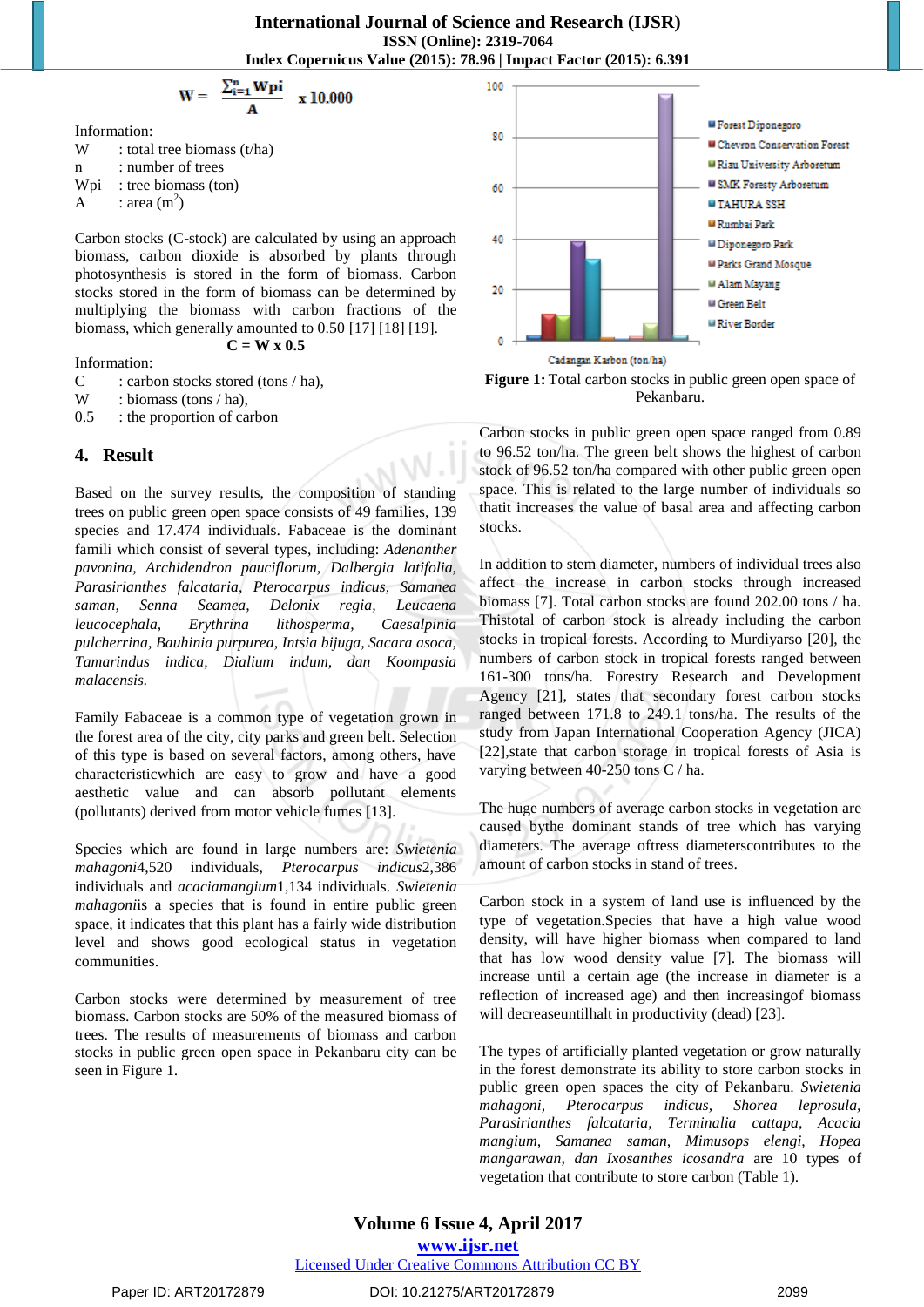**Table 1:** The types of vegetation that contribute greatly to the value of the carbon stock in a public green open space of Pekanbaru

| No             | Species Name              | Total | <b>Total W</b> | Total C  |
|----------------|---------------------------|-------|----------------|----------|
|                |                           |       | (ton/ha)       | (Ton/ha) |
| $\mathbf{1}$   | Swietenia mahagoni        | 4509  | 109,1          | 54,55    |
| 2              | Pterocarpus indicus       | 2383  | 53,05          | 26,52    |
| 3              | Shorea leprosula          | 73    | 41,16          | 20,58    |
| $\overline{4}$ | Parasirianthes falcataria | 119   | 36,99          | 18.5     |
| 5              | Terminalia cattapa        | 744   | 15,68          | 7,84     |
| 6              | Acacia mangium            | 1128  | 15.3           | 7,65     |
| 7              | Samanea saman             | 407   | 9,44           | 4,72     |
| 8              | Mimusops elengi           | 536   | 6,3            | 3,15     |
| 9              | Hopea mangarawan          | 41    | 5,85           | 2,92     |
|                | Ixosanthes icosandra      | 58    | 5,01           | 2.5      |

In an effort to reduce  $CO<sub>2</sub>$  emissions of Pekanbaru city, the vegetation that has good potential for creating environmental balance conditions is needed.It helps tocreate a carrying capacity of the region to function as a carbon sequestration while maintaining forests, parks, green belt as carbon sinks.It has duty as potential forlarge enough carbon reserves to create environmental capacity better.The types of vegetation which have a better potential for reducing air pollution level in the city of Pekanbaru by storing them as carbon sequestration.It also helps to maintain the balance of the environment so it would be able toreduce the effect of climate change.

## **5. Conclusion**

Total carbon stocks in public green open space Pekanbaru City classified as moderate and included a range of carbon stocks contained in tropical forests generally. Maintaining and increasing the carbon stocks in public green open space in Pekanbaru city can be used as an effort to reduce  $CO<sub>2</sub>$ emissions from the atmosphere which is able to actualize the balanced environment.

## **References**

- [1] Fakuara, M.Y. 1987. Hutan Kota Ditinjau dari Aspek Nasional. Seminar Hutan Kota DKI Jakarta.
- [2] Fandeli, C. 2002. Kriteria Pengembangan Hutan Kota dalam Perspektif. Seminar Hutan Kota. Jakarta.
- [3] Erik Velasco, Matthias Roth, Leslie Norford, and Luisa T. Molina. 2016. Does Urban Vegetation Enhance Carbon Sequestration?. *Landscape and Urban Planning* 148 (2016): 99-107.
- [4] Gavali, R. S., Shaikh, H. M. Y. 2015. Estimation of Carbon Storage in The Tree Growth of Solapur University Campus, Maharashtra, India. *Internasional Journal of Science and Reasearch* 5 (4): 2364-2367.
- [5] C.L. Brack. 2002. Pollution Mitigation and Carbon Sequestration by An Urban Forest. *Environmental Pollution* 116 (2002): S196-S200.
- [6] Yin Ren, Xing Wei, Xiaohua Wei, Hunzhong Pan, Pingping Xie, Xiaodong Song, and Peng, Jingzhu Zhao. 2011. Relationship Between Vegetation Carbon Storage and Urbanization: A Case Study of Xiamen, China. *Forest Ecology and Management* 261 (2011) 1214-1223.
- [7] Hairiah, K. dan Rahayu, S . 2007. Pengukuran Karbon Tersimpan di Berbagai Macam Penggunaan Lahan. Bogor. World Agroforestry Centre - ICRAF, SEA Regional Office, University of Brawijaya, Indonesia.
- [8] Johannes Schreye, Jan Tigges, Tobia Lakes, and Galina Churkina. 2014. Using Airbone LiDAR and QuickBird Data for Modelling Urban Tree Carbon Storage and Its Distribution- A Case Study of Berling. *Remote Sens* 6 (2014): 10636-10655.
- [9] Michael W. Stohbach, and Dagmar Haase. 2012. Above-ground carbon storage by urban tress in Leipzing, Germany: Analysis of Patterns in a European City. *Landscape and Urban Planning* 104 (2012): 95-104.
- [10] Jun Yang, Joe McBride, Jinxing Zhou and Zhenyuan Sun. 2005. The Urban Forest in Beijing and its role in air pollution reduction. *Urban Foresty & Urban Greening* 3 (2005): 65-78.
- [11] Zoe G. Davies, Martin Dallimer, Jill L. Edmondson, Jonathan R. Leake, and Kevin J. Gaston. 2013. Identifying Potential Sources of Variability Between Vegetation Carbon Storage Estimates for Urban Areas. *Enviromental Pollution* 183 (2013): 133-142.
- [12] David .J. Nowak and Daniel E. Crane. 2002. Carbon Storage and Sequestration by Urban Tress in The USA.*Enviromental Pollution* 116 (2002): 381-389.
- [13] Dahlan, E.N. 2004. *Hutan Kota, untuk Pengelolaan dan Peningkatan Kualitas Lingkungan Hidup*. APHI-IPB. Bogor.
- [14] Badan Lingkungan Hidup Kota Pekanbaru. 2014. Inventarisasi Gas Rumah Kaca Kota Pekanbaru.
- [15] Maurin, P. Rahmawaty, Riswan. 2012. Pendugaan Cadangan Karbon Above Ground Biomass (AGB) Pada Tegakan Hutan Alam di Kabupaten Langkat. *Jurnal Kehutanan*, Vol 1(3) : 99-105.
- [16] Handi S. 2012. Peran Tanaman Karet Dalam Mitigasi Perubahan Iklim. *Jurnal Buletin,* Vol 3(1) : 79-90.
- [17] Intergovernmental Panel on Climate Change. 2006. *IPCC Guidelines for National Greenhouse Gas Inventories*.
- [18] Balitbang Kehutanan. 2010. Pedoman Pengukuran Karbon Mendukung Penerapan REDD+ di Indonesia. Kementrian Kehutanan Indonesia.
- [19] Ari. 2013. Menghitung Cadangan Karbon dan Emisi Gas Rumah Kaca Sektor Kehutanan. Pusat Litbang Perubahan Iklim dan Kebijakan Yogyakarta.
- [20] Lubis, S.H. Arifin, H.S. Samsoedin, I. 2013. Tree Carbon Stock Analysis Of Urban Forest Landscape In DKI Jakarta.*JurnalPenelitian Sosial dan Ekonomi Kehutanan* 10 (1): 1 – 20.
- [21] Wahyuni, S. Chairul. Ardinis, A. 2013. Estimasi Cadangan Karbon Di Atas Permukaan Tanah Dan Keanekaragaman Jenis Tumbuhan Di Hutan Bukit Tangah Pulau Area Produksi PT. Kencana Sawit Indonesia Solok Selatan. *Jurnal Biologika* 2 (1): 18- 26.
- [22] Arifanti, V.B. Wayan, I. Susi, D. Donny, W. 2014. Potensi Cadangan Karbon Tegakan Hutan Sub Montana Di Taman Nasional Gunung Halimun Salak.*Jurnal Penelitian Sosial dan Ekonomi Kehutanan* 11 (1) : 13-31.

# **Volume 6 Issue 4, April 2017**

**www.ijsr.net**

#### Licensed Under Creative Commons Attribution CC BY